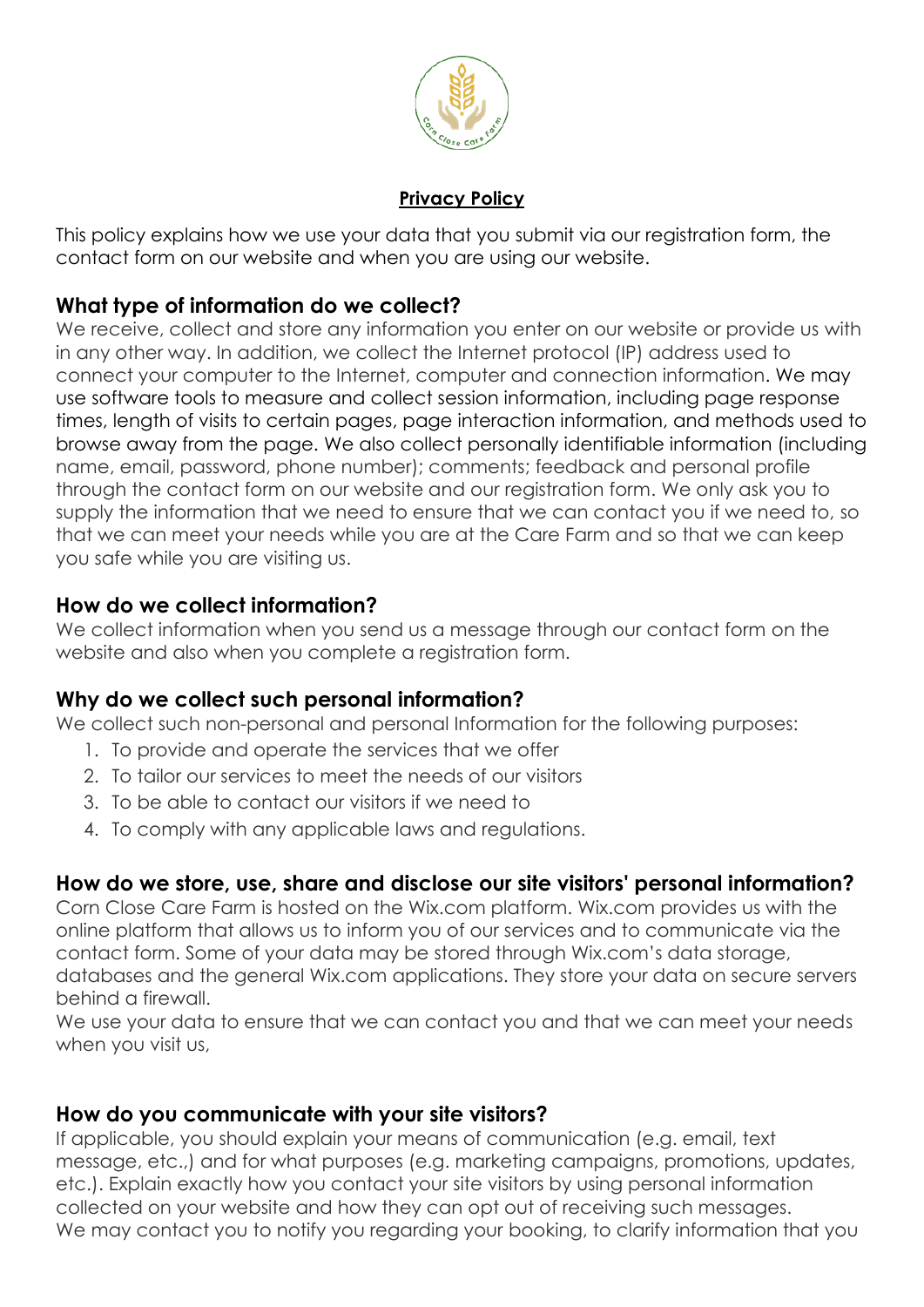have given us or to send you updates about the Care Farm. For these purposes we may contact you via email, telephone, text messages, and postal mail.

### **How do you use cookies and other tracking tools?**

In general, the cookies which are initially placed on our Wix website may be categorized as essential cookies.

Take a look at the table below to see which cookies are placed on Wix sites:

| <b>Cookie Name</b> | <b>Purpose</b>                                                     | <b>Duration</b>   | <b>Cookie Type</b> |
|--------------------|--------------------------------------------------------------------|-------------------|--------------------|
| <b>XSRF-TOKEN</b>  | Used for security<br>reasons                                       | Session           | Essential          |
| hs                 | Used for security<br>reasons                                       | Session           | Essential          |
| sySession          | Used in connection<br>with user login                              | 2 years           | Essential          |
| SSR-caching        | Used to indicate the<br>system from which the<br>site was rendered | minute            | Essential          |
| _wixCIDX           | Used for system<br>monitoring/debuggin<br>g                        | 3<br>months       | Essential          |
| _wix_browser_sess  | Used for system<br>monitoring/debuggin<br>g                        | session           | Essential          |
| consent-policy     | Used for cookie<br>banner parameters                               | 12<br>months      | Essential          |
| smSession          | Used to identify<br>logged in site<br>members                      | Session           | Essential          |
| TS*                | Used for security and<br>anti-fraud reasons                        | Session           | Essential          |
| bSession           | Used for system<br>effectiveness<br>measurement                    | 30<br>minute<br>S | Essential          |